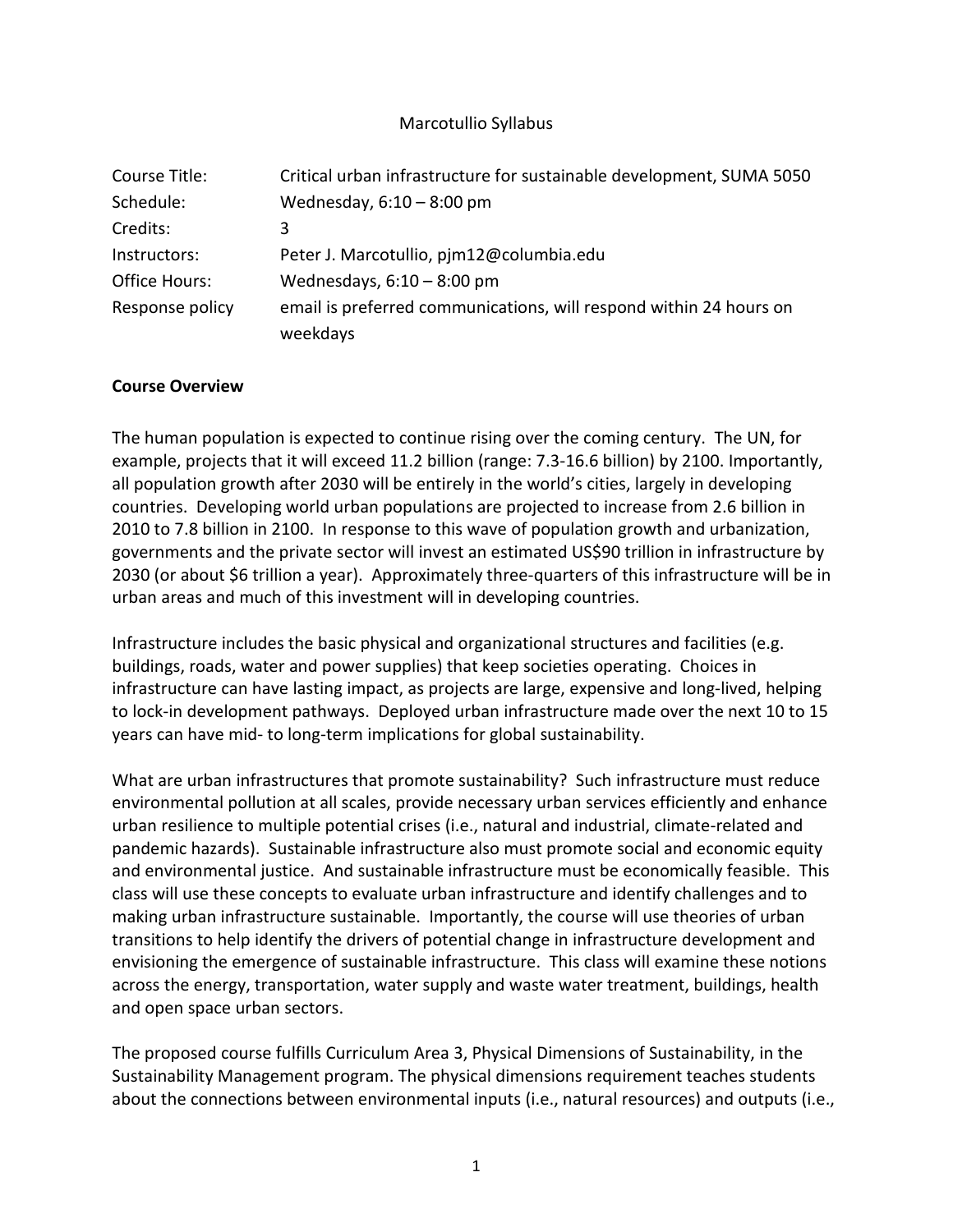energy), and their effects on the natural environment. The emphasis in this requirement will be on understanding the environmental impacts from organizational activities. The planning, design or architecture courses give students a foundation in planning, design and spatial issues. This is particularly important, as many sustainability initiatives concern land use, buildings and other physical entities.

The sustainability of the built environment on an urban scale is a major area of environmental impact, and a field in which many of our students find work. While our curriculum includes a course on sustainable cities (SUMA PS4130 Sustainable Cities) and on infrastructure (SUMA PS5690 Environmental Infrastructure for Sustainable Cities), we were looking for a course that provides an overview of the sustainable built environment and answers the following questions: What are its elements (e.g., buildings, parks, water systems, energy, transportation, etc.)? How does a city transition from the current built environment to the sustainable one? How do the pieces fit together and how does one plan or make policy choices among these elements? What issues do private and public decision makers face? The proposed course complements our existing curriculum, addresses these questions, and provides students with the tools to address climate change through the sustainable built environment, preparing them for careers in sustainable planning and the management of cities with a focus on infrastructural technologies.

# **Learning objectives**

At the conclusion of this class, participants will be able to:

- L1: Develop and organize a general framework by which to integrate urban infrastructure sustainability
- L2: Explain urban transition theories and apply conceptual elements and dynamics to critical infrastructure development
- L3: Classify urban sustainable infrastructure challenges for different sectors
- L4: Describe current drivers of urban infrastructure transitions within a sector and evaluate the potential to address climate change challenges

Required books readings include:

- Steven Cohen and Guo Dong, (2020) *The Sustainable City*, Second Edition, New York: Columbia University Press.
- Worldwatch Institute, (2016) *Can a City be Sustainable?* Washington, DC: Worldwatch Institute
- Ian Douglas (2013) *Cities: An Environmental History* I.A.B. Tauris

Required articles, reports and chapters include: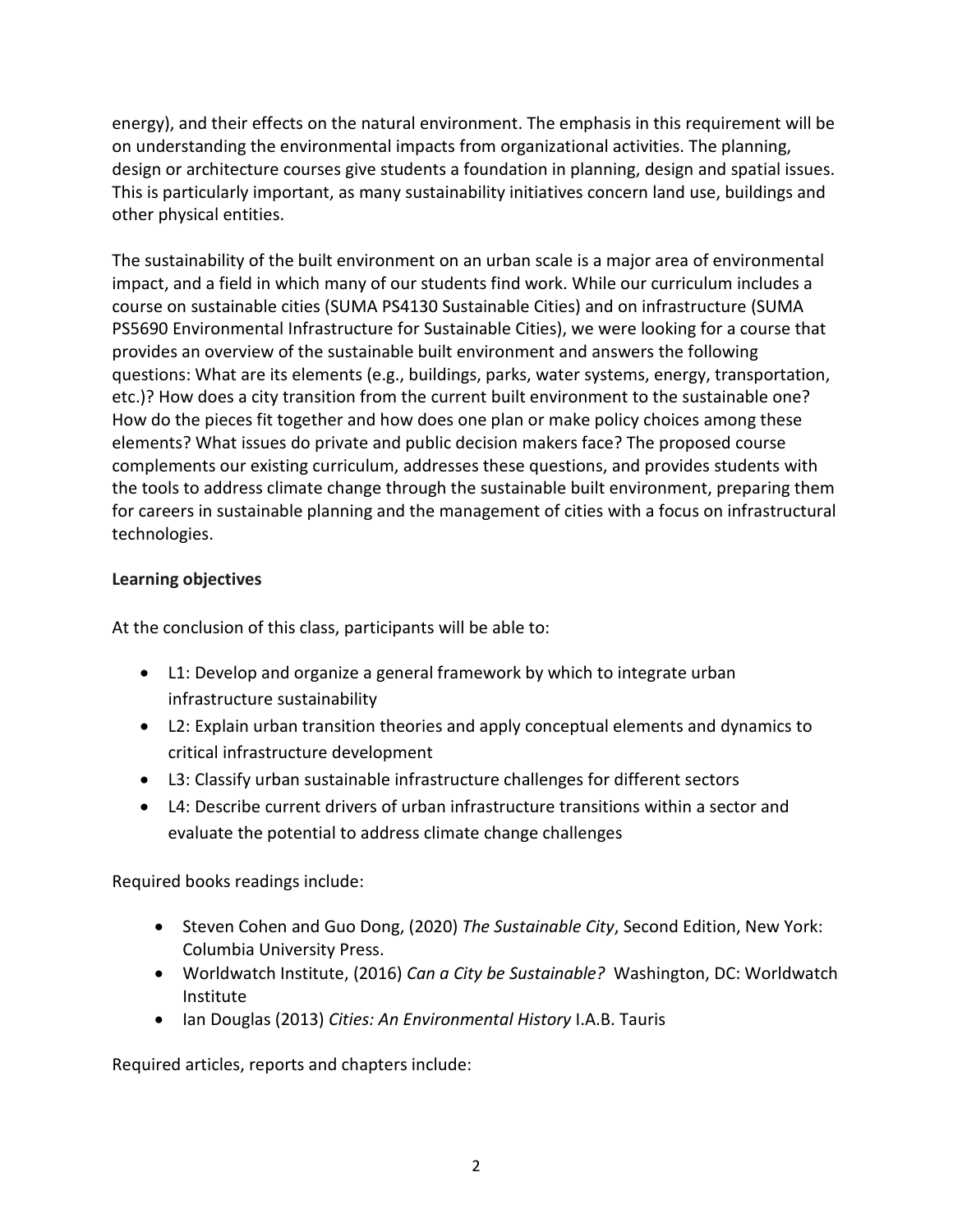- Ali, S. Harris and Roger Keil (2006) "Global Cities and the Spread of Infectious Disease: The Case of Severe Acute Respiratory Syndrome (SARS) in Toronto, Canada", *Urban Studies* 43(3): 491-509.
- Arup & C40 *Deadline 2020, How Cities Will Get the Job Done*  [https://www.c40.org/other/deadline\\_2020](https://www.c40.org/other/deadline_2020)
- Boyle, C *et al* (2010) "Delivering sustainable infrastructure that supports the urban built environment," *Environmental Science and Technology*, 44: 4836-4840.
- Grubler, Arnulf, *et al* (2013) "Urban Energy Systems", in IIASA (Ed), *Global Energy Assessment*, New York: Cambridge University Press, pp. 1307-1400.
- IPCC, (2018) *Summary for urban policy makers, What the IPCC special report on global warming of 1.5*°*C means for cities*, IPCC, pp 1-30.
- McGranahan, G. (2007) " Urban environments, wealth and health: shifting burdens and possible responses in low and middle-income nations," Human Settlements Discussion Paper, IIED.
- McKinsey (2017) *Focused Acceleration, A Strategic Approach to Climate Action in Cities to 2030*, McKinsey Center for Business and Environment and C40 Cities.
- O'Sullivan, Tracey L. *et al* (2013) Unraveling the complexities of disaster management: A framework for critical social infrastructure to promote population health and resilience, *Social Science and Medicine*, 93: 238-246
- Rutherford, Jonathan and Olivier Coutard, 2014, "Urban energy transitions: Places, processes and politics of socio-technical change," *Urban* Studies, 51(7):1353-1377.
- Seto, Karen C. and Navin Ramankutty (2016) "Hidden linkages between urbanization and food systems," *Science*, 352(6288): 943-945
- Webber, Melvin, (1963) "Order in diversity: community without propinquity", in Wingo, Lowdon, Jr., (ed.) *Cities and space*. Baltimore, Johns Hopkins Press p. 23-56
- Zimmerman *et al* (2018) "A Network Framework for Dynamic Models of Urban Food, Energy and Water Systems (FEWS)" *Environmental Progress and Sustainable Energy*, 37(1): 122-131

# **Course methods**

During the semester we will focus on several texts and a number of articles. For each class, reading requirements are identified in the syllabus with links in Canvas whenever possible. During the first section, the course is run as lectures and discussion lead by the instructor. In section 2, we move to a seminar format where students are required to present a summarized version of the readings and lead discussion, with the help of the instructor. The number of students leading a particular class will depend upon student interest and the size of the class. While the specific seminar is run by selective students all classmates are expected to contribute and/or present thoughts, information and experiences. Presentations and participation are a major contribution to the success of the class.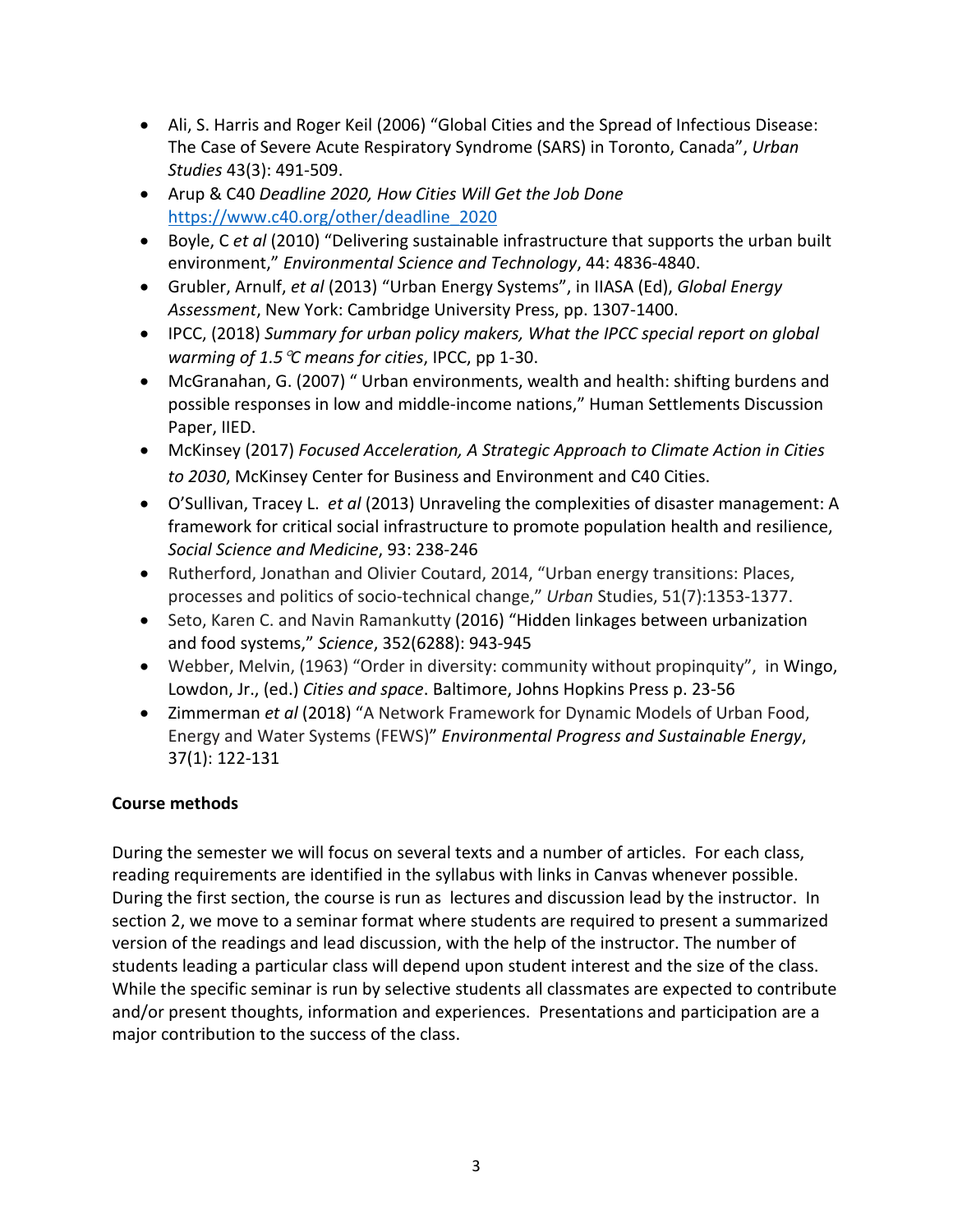# **Course Requirements (Assignments)**

Evaluations are based upon:

- 1) Class attendance and participation. Participation in class discussion is vital for learning. As mentioned, a significant portion of class time is devoted to discussion of readings and class lectures. 10%. L1, L2, L3, L4.
- 2) The completion of four further assignments.
	- a. Students are required to run a seminar working alone or in groups depending upon the size of the class and student interest in the topic. All student will receive a template by which to present material. Expectations are not to review the readings, but rather present a synthesis of information and contribute thoughts and further ideas to a discussion as well as lead a question and answer period. 15%. L1, L2, L3, L4.
	- b. Students will prepare a paper based upon, or related to any topic directly covered during the seminar (critical infrastructure systems). The paper is due at the end of the semester. The final paper should be approximately 5,000- 8,000 words including bibliography, tables and charts. The length of the paper should not be longer than a journal article. The paper could include a case study of an individual city and critical infrastructure sectors or overview of a particularly important issue for cities at the national, regional or global scales (i.e., infrastructure transitions to urban sustainability). 50%. L3.
	- c. During the semester, short lectures, given by the instructor, on aspects of research writing will be the basis of low-risk assignments (submitted/notsubmitted). Assignments from students will be peer-reviewed by other students for critical feedback. All students are required to submit material and peer review at least one other student's work. The assignments are directly related to the student research project final papers. Examples of assignments include topic sentences, research question, literature review, annotated bibliography, data sources, methods, paper outline, etc. 5%. L1.
	- d. Students will be broken into three groups for presentations during the last class. Each group will present upon one of three different proposals from the 116<sup>th</sup> US Congress directly related to infrastructure investment in the US. The proposals include H. Res 109 (also known as the "Green New Deal"), S. 1038 (also known as the "Build USA Infrastructure Act") and the Majority Staff Report, "Solving the Climate Crisis" (subtitled, "The Congressional action plan for a clean energy economy and a healthy, resilient and just America"), Basic information about these proposed bills and reports are provided to students through Canvas, but students are further encouraged to find other material. Presentations should summarize each of these proposals, focusing on infrastructure and evaluate each proposal based upon the issues discussed during the semester. 20%. L1, L2, L3, L4.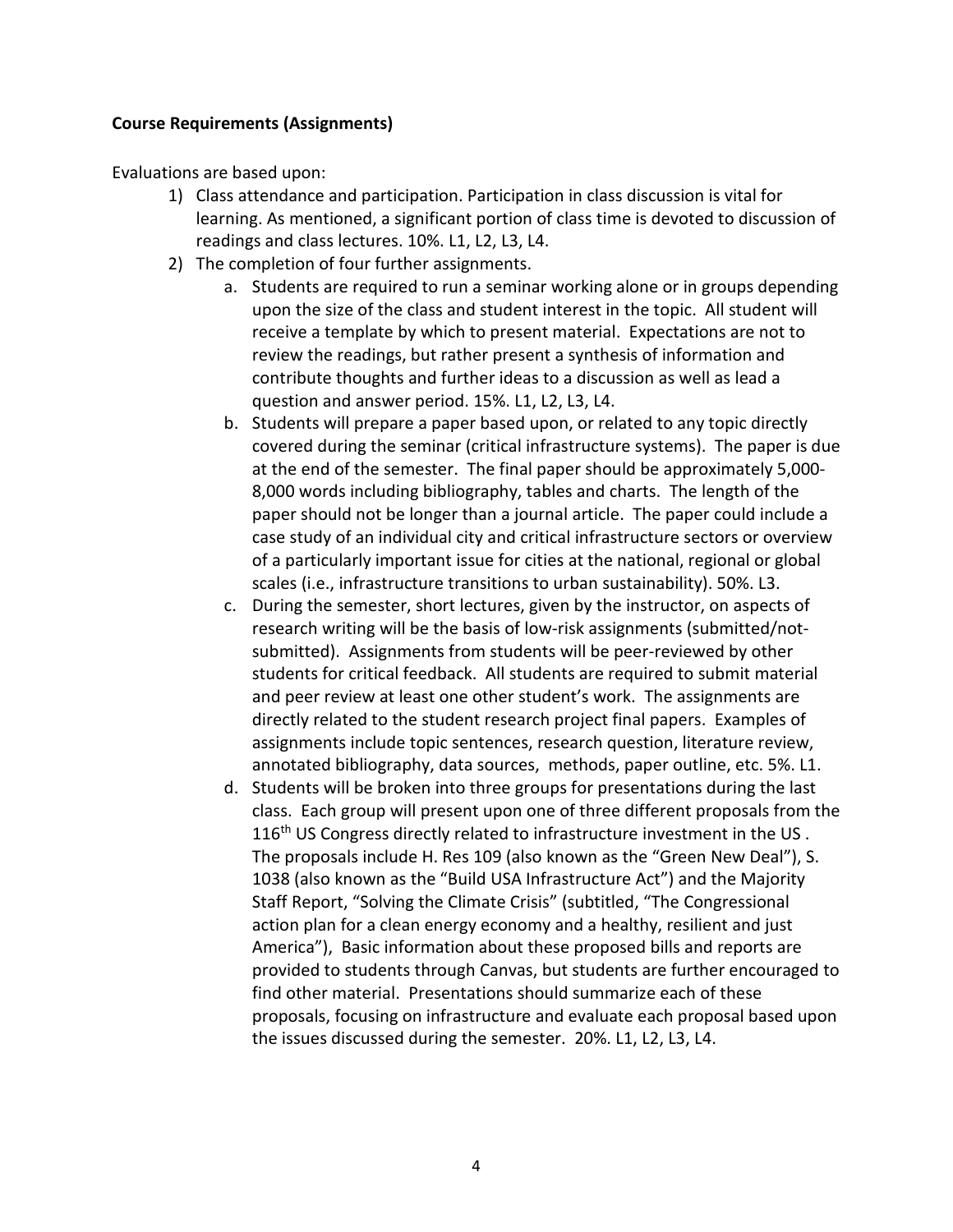# **Evaluation/Grading**

The final grade will be calculated as described below:

#### **FINAL GRADING SCALE**

| Grade        | Percentage |
|--------------|------------|
| lA+          | 98-100 %   |
| A            | 93-97.9%   |
| A-           | 90-92.9%   |
| B+           | 87-89.9%   |
| B            | 83-86.9%   |
| B-           | 80-82.9%   |
| $C+$         | 77–79.9 %  |
| $\mathsf{C}$ | 73–76.9 %  |
| $\mathsf{C}$ | 70-72.9%   |
| D            | 60-69.9%   |
| F            | 59.9% and  |
|              | below      |

| <b>ASSIGNMENT</b>    | % Weight |
|----------------------|----------|
| Class participation  | 10       |
| Leading seminar      | 15       |
| Low-risk assignments |          |
| Final paper          | 50       |
| Group presentation   |          |

# **Course Policies**

We expect you to come to class on time and thoroughly prepared. We will keep track of attendance and look forward to an interesting, lively and confidential discussion. If you miss an experience in class, you miss an important learning moment and the class misses your contribution. Engagement with your peers will be an important part of the course. Through posts on the course website and participation in the live sessions, you need to actively contribute to course discussions. In addition, you will have the opportunity both to present before your peers and to respond to their presentations in small group work. You are also expected to complete all assigned readings, attend all class sessions, and engage with others. If you need to miss a class for any reason, please discuss the absence with me in advance.

#### *Participation and Attendance*

You are expected to complete all assigned readings, attend all class sessions, and engage with others in online discussions. Your participation will require that you answer questions, defend your point of view, and challenge the point of view of others. If you need to miss a class for any reason, please discuss the absence with me in advance.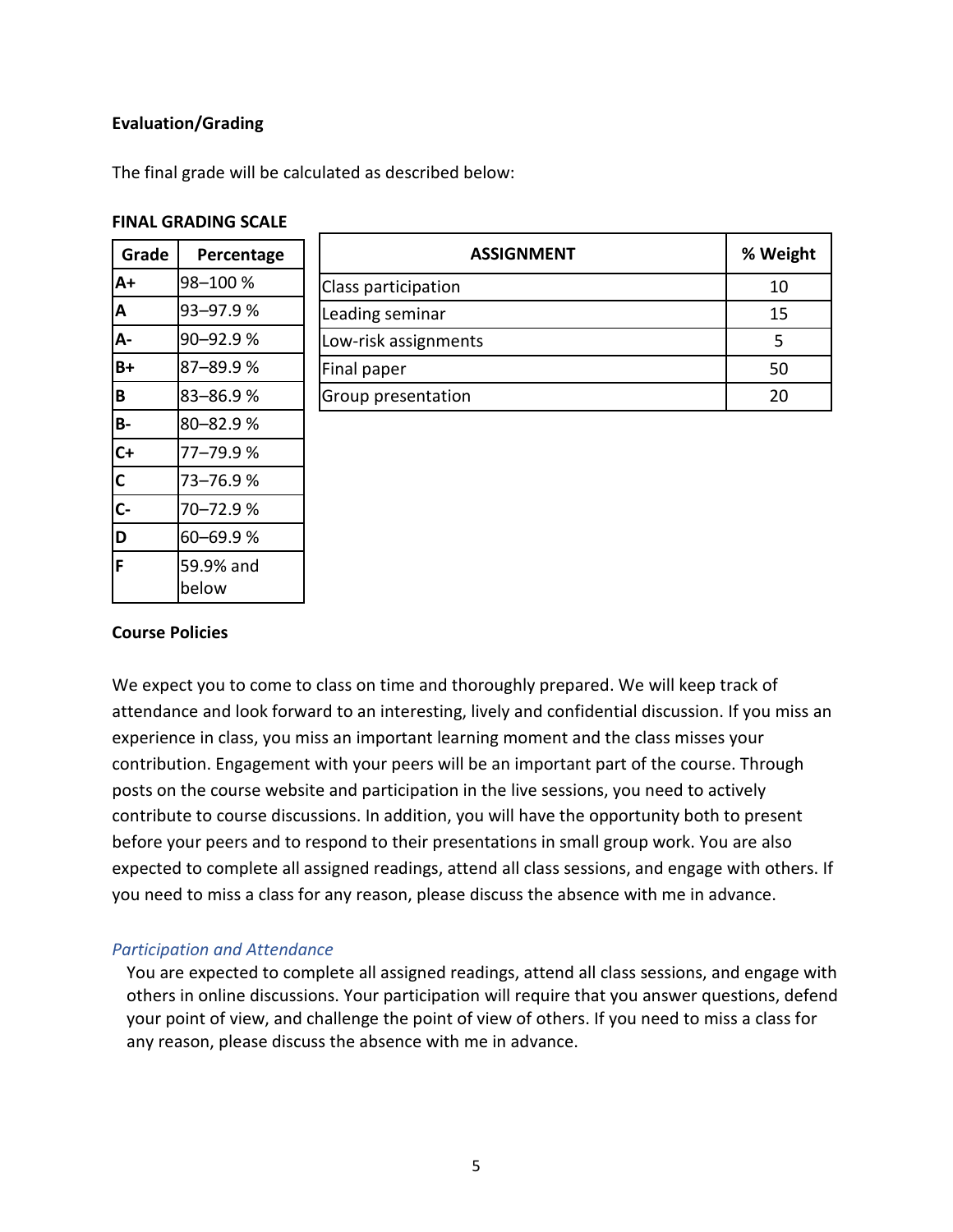#### *Late work*

Work that is not submitted on the due date noted in the course syllabus without advance notice and permission from the instructor will be graded down 1/3 of a grade for every day it is late (e.g., from a  $B+$  to a  $B$ ).

#### *Citation & Submission*

All written assignments must, cite sources, and have full bibliographic references. Papers cannot be solely based newspaper or web-site references. Each paper must have at least 15 references, three quarters of which must come from scholarly journal, books and or government reports. All assignments will be submitted to the course website (not via email).

#### **School Policies**

#### *Copyright Policy*

Please note—Due to copyright restrictions, online access to this material is limited to instructors and students currently registered for this course. Please be advised that by clicking the link to the electronic materials in this course, you have read and accept the following:

The copyright law of the United States (Title 17, United States Code) governs the making of photocopies or other reproductions of copyrighted materials. Under certain conditions specified in the law, libraries and archives are authorized to furnish a photocopy or other reproduction. One of these specified conditions is that the photocopy or reproduction is not to be "used for any purpose other than private study, scholarship, or research." If a user makes a request for, or later uses, a photocopy or reproduction for purposes in excess of "fair use," that user may be liable for copyright infringement.

### *Academic Integrity*

Columbia University expects its students to act with honesty and propriety at all times and to respect the rights of others. It is fundamental University policy that academic dishonesty in any guise or personal conduct of any sort that disrupts the life of the University or denigrates or endangers members of the University community is unacceptable and will be dealt with severely. It is essential to the academic integrity and vitality of this community that individuals do their own work and properly acknowledge the circumstances, ideas, sources, and assistance upon which that work is based. Academic honesty in class assignments and exams is expected of all students at all times.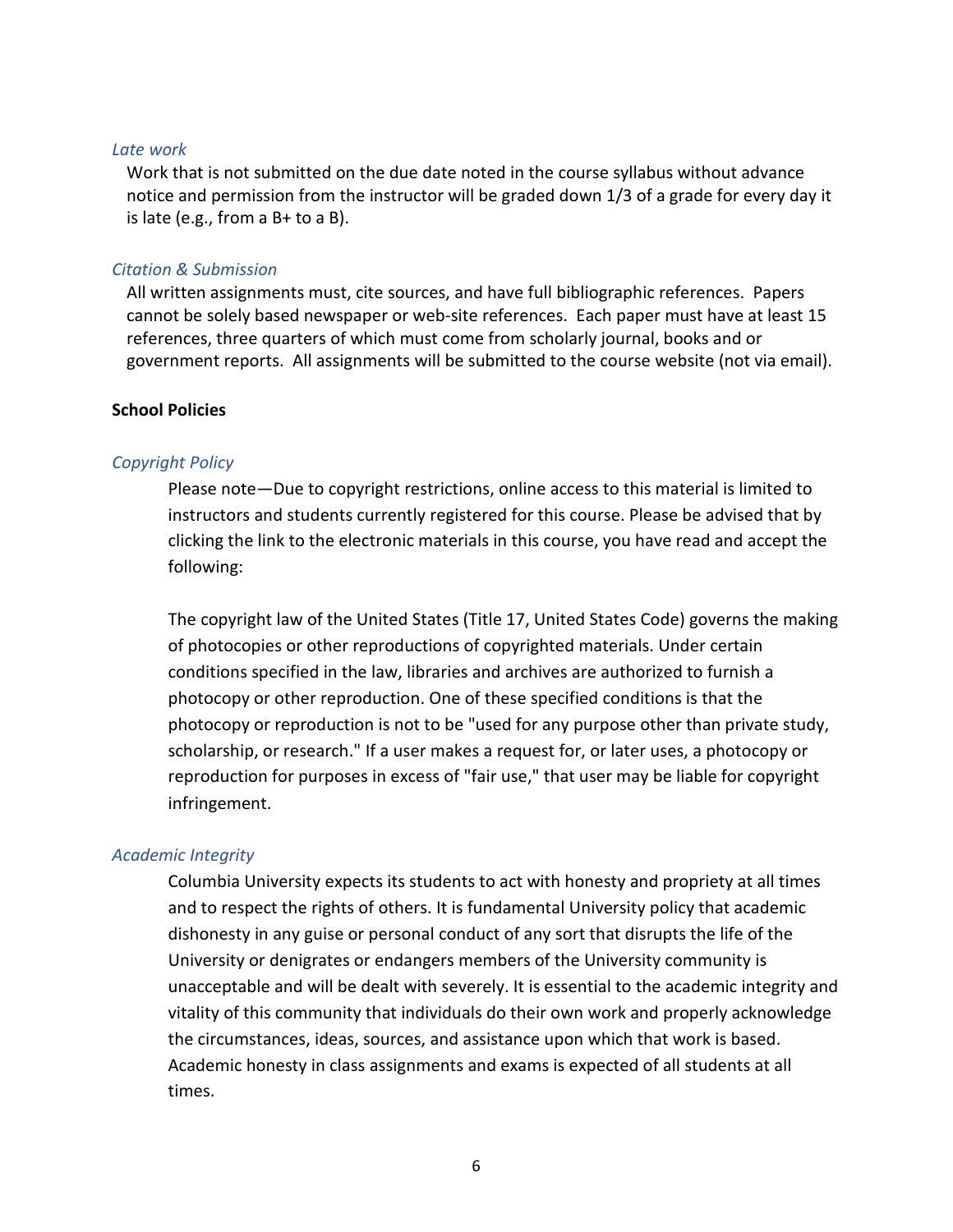SPS holds each member of its community responsible for understanding and abiding by the SPS Academic Integrity and Community Standards posted at http://sps.columbia.edu/student-life-and-alumni-relations/academic-integrity-andcommunity- standards. You are required to read these standards within the first few days of class. Ignorance of the School's policy concerning academic dishonesty shall not be a defense in any disciplinary proceedings.

#### *Accessibility*

Columbia is committed to providing equal access to qualified students with documented disabilities. A student's disability status and reasonable accommodations are individually determined based upon disability documentation and related information gathered through the intake process. For more information regarding this service, please visit the University's Health Services website: http://health.columbia.edu/services/ods/support.

#### **Course module/section description**

#### Section 1: Introduction

This section provides an overview of the fundamentals that underpin the reading and discussions of the course. It includes an examination of the trends in urbanization, infrastructure investment, potential climate change impacts on cities and transition theories. The goals of the section are to present and interrogate current and potential future challenges facing different cities around the work and the importance of critical infrastructure in addressing these challenges. During the section of the course, the instructor will provide lectures and lead discussions.

## Section 2: Infrastructure sectors

This is the largest section in the course. Classes examine the elements of a variety of different infrastructure systems and the histories / transitions they have already undergone. Emphasis is on both the elements and dynamics of critical infrastructure within the sector and the interlinkages between the infrastructure examined and other sectors. The readings in each section provide a general background and history to the specific infrastructure sector, an overview of the current state and trends of the sector at the global scale and promising infrastructure technologies, structures and institutions that can address sustainability challenges

Students will lead each of the seminars. Prior to this section, students will select specific sector topics of interest. The instructor will provide a template for students to follow to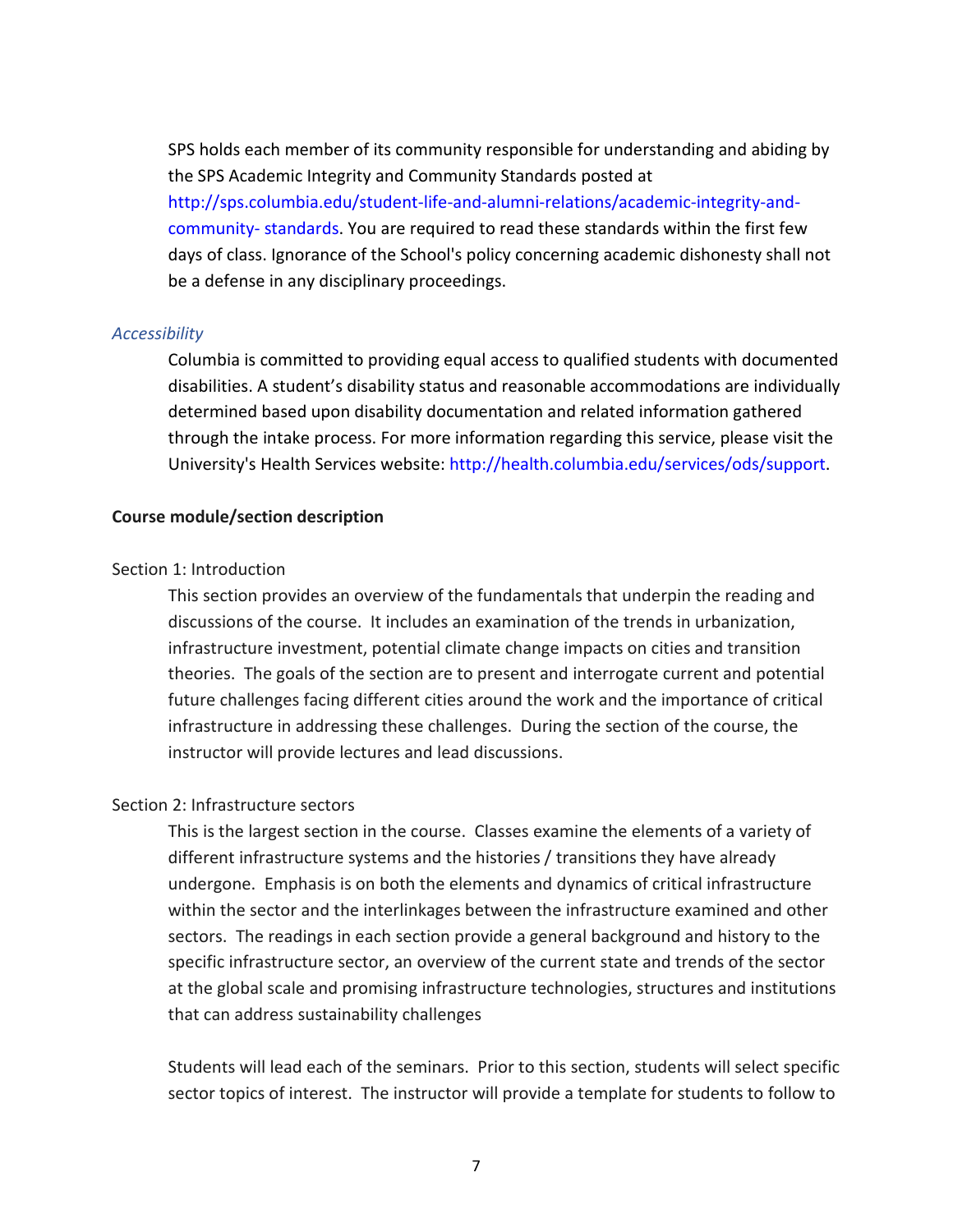synthesize information from the given readings. Presentations can include PowerPoint slides, but do not necessarily need to follow this format.

# Section 3: Transitioning to the climate sustainable city

In this final class, the instructor will review the lessons from previous lectures and critically compare the factors that have driven transitions in the past with an eye on whether we any potential infrastructure transitions are emerging today. The questions that will draw together the variety of readings and discussions during the semester are: How have transitions occurred in the past? What have been the driving factors in transitions? Were there unique characteristic of urban transitions? What have been the differences between different infrastructure sector transitions? How did policy influence these trends? What were the costs of the transitions?

# **Course Schedule/Course Calendar**

| <b>Date</b> | <b>Topics</b>                           | Readings and assignments (due on this day)         |
|-------------|-----------------------------------------|----------------------------------------------------|
| 9/9         | <b>Section 1: Introduction</b>          | -Cohen and Dong, Chapter 1, Defining the           |
|             | to climate sustainable                  | sustainable city                                   |
|             | urban infrastructure                    | -IPCC, Summary for urban policy makers, What the   |
|             | Urbanization, climate                   | IPCC special report on global warming of 1.5C      |
|             | change, sustainability                  | means for cities, pp 1-30.                         |
|             | and transitions                         | - McKinsey (2017) Chapter 1 "The growing role of   |
|             | Global urbanization and<br>the physical | cities in climate action"                          |
|             | development of cities.                  |                                                    |
|             | History, present state                  |                                                    |
|             | and projected trends                    |                                                    |
| 9/16        | <b>Section 1: Introduction</b>          | -Cohen and Dong, Chapter 2, "Sustainable urban     |
|             | to climate sustainable                  | systems"                                           |
|             | urban infrastructure                    | -Douglas, Chapter 1, "Trading village to global    |
|             | Overview of                             | megalopolis: The origins and expansion of cities," |
|             | infrastructure                          | pp 7-22                                            |
|             | sustainability challenges               | -Arup, C40, (2016) Deadline 2020, How Cities Will  |
|             | Review of urban                         | Get the Job Done                                   |
|             | sustainability challenges               |                                                    |
|             | with special reference to               |                                                    |
|             | climate change                          |                                                    |
|             | challenges                              |                                                    |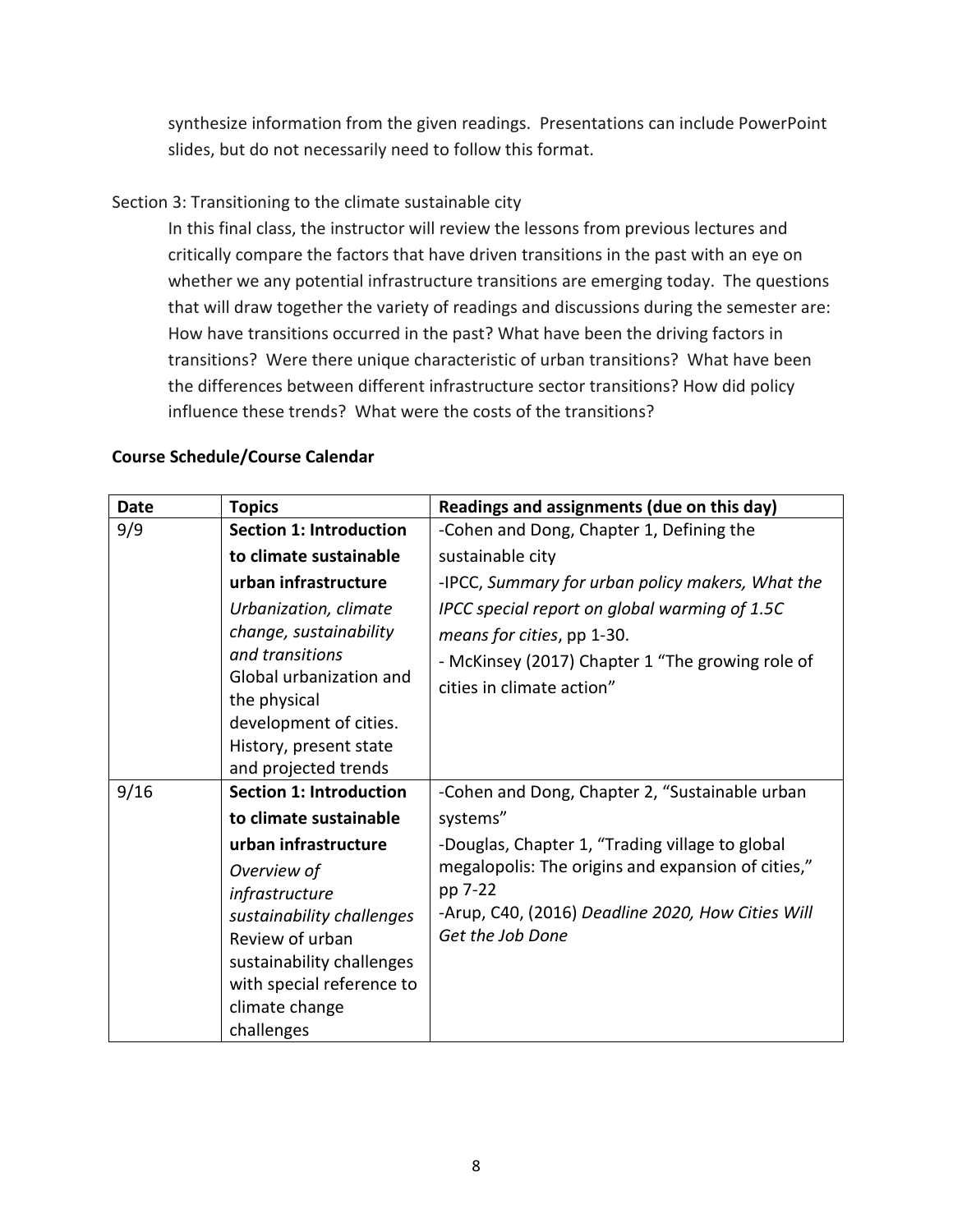| 9/23<br>9/30 | <b>Section 1: Introduction</b><br>to climate sustainable<br>urban infrastructure<br>Transition theory: How<br>do we get from here to<br>there?<br>Review of transition<br>theory with regard to<br>historical transitions in<br>cities<br>Section 2: Physical<br>elements of the climate<br>sustainable city | -Boyle, C et al (2010) "Delivering sustainable<br>infrastructure that supports the urban built<br>environment," Environmental Science and<br>Technology, 44: 4836-4840<br>-Douglas, Chapter 2, "Communities responding to<br>disasters and threats: vulnerability and resilient<br>cities," pp. 23-45.<br>-Cohen and Dong, Chapter 6, "Sustainable urban<br>development"<br>-Worldwatch, Chapter 6, "Cities and greenhouse gas<br>emissions: The scope of the challenge," pp.<br>-Worldwatch, Chapter 10 "Is 100 percent renewable |
|--------------|--------------------------------------------------------------------------------------------------------------------------------------------------------------------------------------------------------------------------------------------------------------------------------------------------------------|------------------------------------------------------------------------------------------------------------------------------------------------------------------------------------------------------------------------------------------------------------------------------------------------------------------------------------------------------------------------------------------------------------------------------------------------------------------------------------------------------------------------------------|
|              | <b>Critical Urban Energy</b><br><b>Infrastructure</b>                                                                                                                                                                                                                                                        | energy in cities possible?" pp.<br>-Cohen and Dong, Chapter 9, "Building the smart<br>grid"<br>-Grubler, et al (2013) Urban Energy Systems, pp.<br>- McKinsey (2017) Chapter 2, "Decarbonizing the<br>electric grid"<br>Low risk assignment 1: Topic sentences                                                                                                                                                                                                                                                                     |
| 10/7         | Section 2: Physical<br>elements of the climate<br>sustainable city<br>Critical Urban<br>Transportation<br>Infrastructure                                                                                                                                                                                     | -Cohen and Dong, Chapter 8, "Mass and personal<br>transit"<br>- McKinsey (2017) Chapter 2, "Enabling next-<br>generation mobility"<br>-Worldwatch, Chapter 12, "Supporting sustainable<br>transportation"<br>-Worldwatch, Chapter 13, "Urban transport and<br>climate change"                                                                                                                                                                                                                                                      |
| 10/14        | Section 2: Physical<br>elements of the climate<br>sustainable city<br>Critical Urban Water<br>Supply Infrastructure                                                                                                                                                                                          | -Douglas, Chapter 5, "Water from the hill, the<br>ground, the sea and the roof: towards integrated<br>water resource management in cities", pp.                                                                                                                                                                                                                                                                                                                                                                                    |
| 10/21        | <b>Section 2: Physical</b><br>elements of the climate<br>sustainable city<br><b>Critical Building</b><br>Infrastructure                                                                                                                                                                                      | -Worldwatch, Chapters 8 "Reducing the<br>environmental footprint of buildings, and "Energy<br>efficiency in buildings: A crisis of opportunity"<br>-Worldwatch, Chapters 9 "Energy efficiency in<br>buildings: A crisis of opportunity"                                                                                                                                                                                                                                                                                            |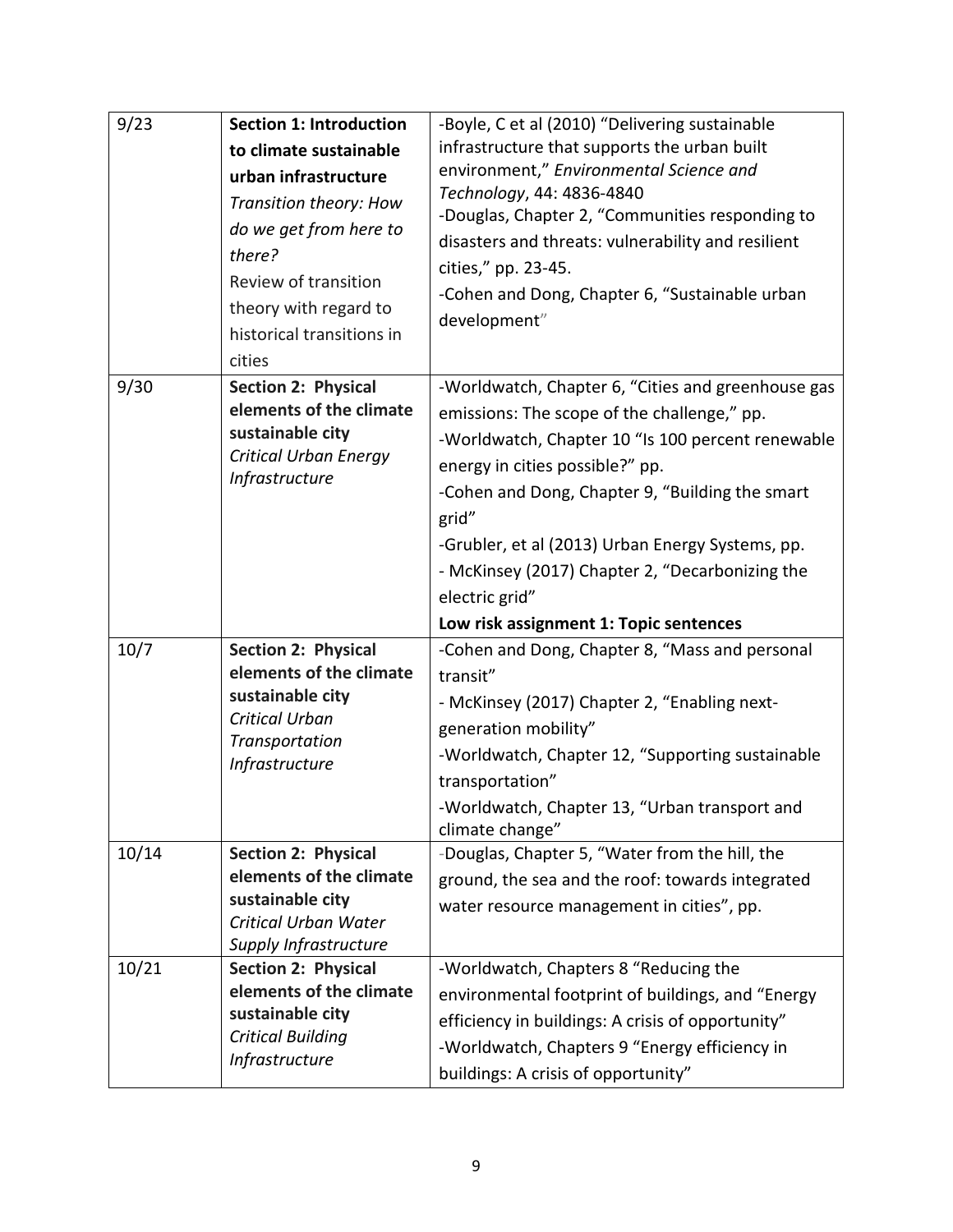|       |                                                           | -McKinsey (2017) Chapter 2, "Optimzing energy             |
|-------|-----------------------------------------------------------|-----------------------------------------------------------|
|       |                                                           | efficiency in buildilgs"                                  |
|       |                                                           | Low risk assignment 2 Data                                |
| 10/28 | <b>Section 2: Physical</b>                                | -Douglas, Chapter 6, "Sanitation, sewage and              |
|       | elements of the climate                                   | mountains of trash: wastewater and garbage in             |
|       | sustainable city                                          | cities"                                                   |
|       | Critical Waste water and<br>Solid waste<br>Infrastructure | -Cohen and Dong, Chapter 7 "Waste management              |
|       |                                                           | in New York City, Hong Kong and Beijing"                  |
|       |                                                           | -Worldwatch, Chapter 13 "Source reduction and             |
|       |                                                           | recycling of waste"                                       |
|       |                                                           | -Worldwatch, Chapter 14, "Solid waste and climate         |
|       |                                                           | change"                                                   |
|       |                                                           | McKinsey(2017), Chapter 2, "Improving waste               |
|       |                                                           | management"                                               |
| 11/4  | <b>Section 2: Physical</b>                                | -Douglas, Chapter 3, Foods, goods, materials and          |
|       | elements of the climate                                   | ornament: The metabolism of cities, $pp 46 - 66$          |
|       | sustainable city                                          | -Zimmerman et al (2018) "A Network Framework              |
|       | <b>Critical Urban Food</b><br>Infrastructure              | for Dynamic Models of                                     |
|       |                                                           | Urban Food, Energy and Water Systems (FEWS)"              |
|       |                                                           | Environmental Progress and Sustainable Energy,            |
|       |                                                           | 37(1): 122-131                                            |
|       |                                                           | -Seto, Karen C. and Navin Ramankutty (2016)               |
|       |                                                           | "Hidden linkages between urbanization and food            |
|       |                                                           | systems," Science, 352(6288): 943-945                     |
| 11/11 | <b>Section 2: Physical</b>                                | Low risk assignment 3 Annotated Bibliography              |
|       | elements of the climate                                   | -Douglas, Chapter 4, "Smoke, fumes, dust and              |
|       | sustainable city                                          | smog: Changing the atmosphere of cities", pp. 67-<br>105. |
|       | <b>Critical Urban Health</b><br>Infrastructure            | - S. Harris Ali and Roger Keil (2006) "Global Cities      |
|       |                                                           | and the Spread of Infectious Disease: The Case of         |
|       |                                                           | Severe Acute Respiratory Syndrome (SARS) in               |
|       |                                                           | Toronto, Canada", Urban Studies 43(3): 491-509.           |
|       |                                                           | - O'Sullivan, Tracey L. et al (2013) Unraveling the       |
|       |                                                           | complexities of disaster management: A framework          |
|       |                                                           | for critical social infrastructure to promote             |
|       |                                                           | population health and resilience, Social Science and      |
|       |                                                           | Medicine, 93: 238-246                                     |
| 11/18 | <b>Section 2: Physical</b>                                | -Douglas, Chapter 9, "Urban greenspaces: The              |
|       | elements of the climate                                   | tamed and wild nature in cities," pp. 252-285             |
|       | sustainable city                                          |                                                           |